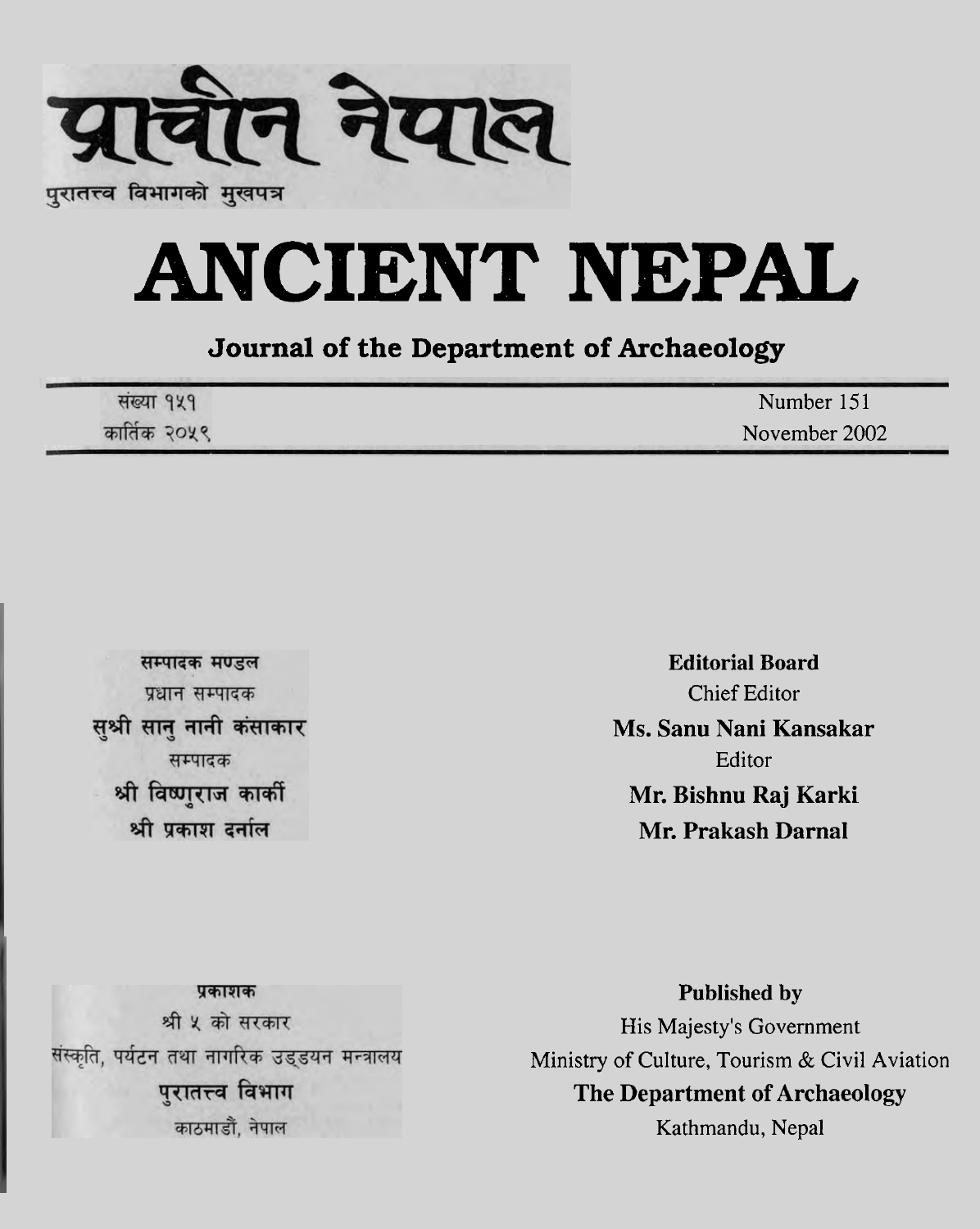

# प्राचीन नेपाल **ANCIENT NEPAL**

संख्या १५१ कार्तिक २०५९

Number 15 1 November 2002

सम्पादक मण्डल प्रधान सम्पादक सुश्री सानु नानी कंसाकार सम्पादक श्री विष्णुराज कार्की श्री प्रकाश दर्नाल

**Editorial Board**  Chief Editor **Ms. Sanu Nani Kansakar**  Editor **Mr. Bishnu Raj Karki Mr. Prakash Darnal**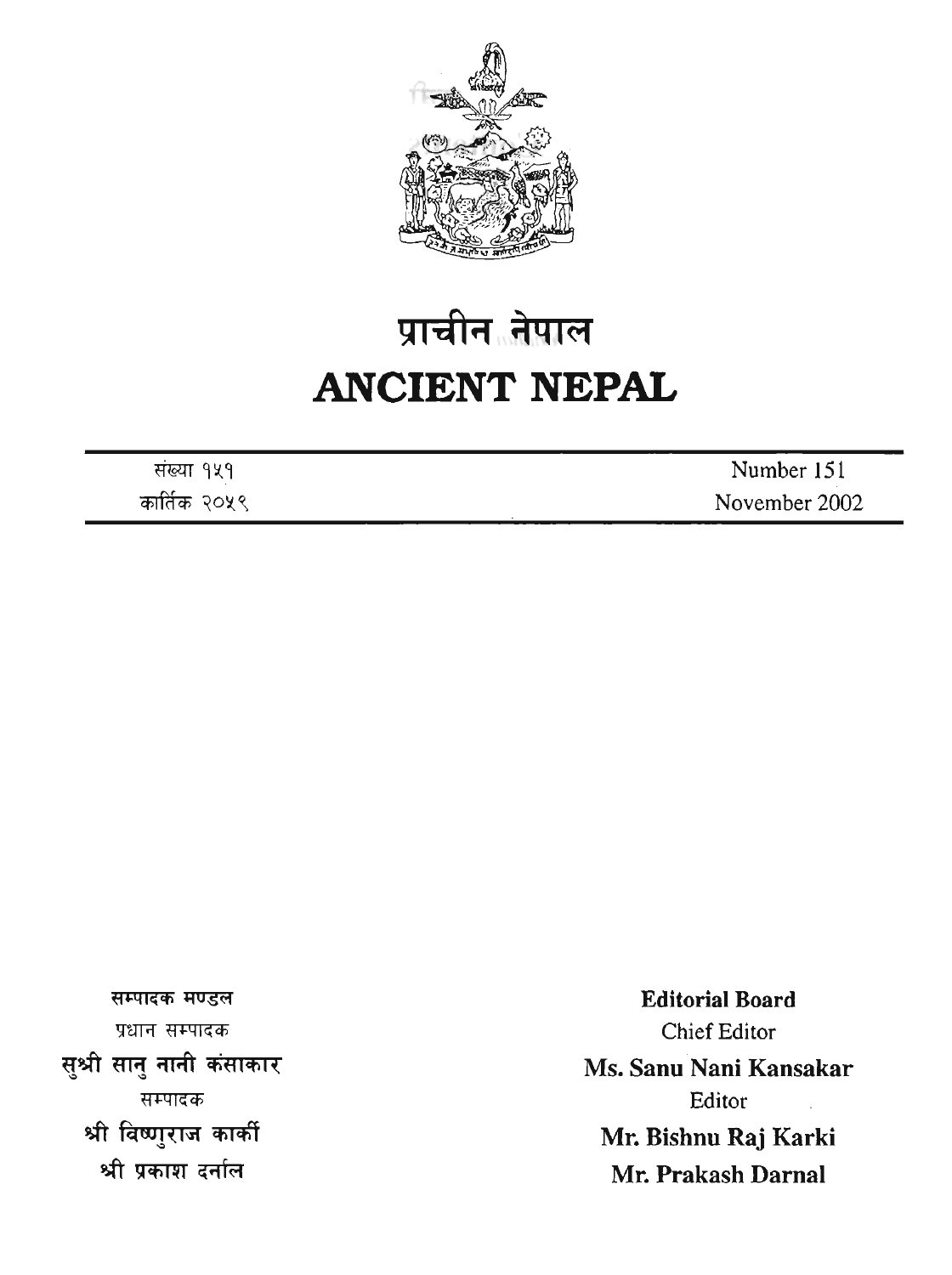### विषय-सूची **Contents**



#### **The Ancient City of Kapilvastu-Revisited**

-Swoyamblu D. Tuladhar **Figure 1998** *CONDUCT 1.1. CONDUCT 1.1. CONDUCT 1.1. CONDUCT 1.1. CONDUCT 1.1. CONDUCT 1.1. CONDUCT 1.1. CONDUCT 1.1. CONDUCT 1.1. CONDUCT 1.1. CONDUCT 1.1.* 

## **ANCIENT NEI**

**Important Archaeological Sites of Devadaha Village** 

| -Ram Bahadur Kunwar |  |
|---------------------|--|
|                     |  |

#### नेपाली खण्ड

| ट्रँडिखेल वरपरका अश्वारोही सालिकहरू                                               |                        |
|-----------------------------------------------------------------------------------|------------------------|
| -श्याम सुन्दर राजवंशी                                                             |                        |
| –जयन्ती श्रेष्ठ                                                                   |                        |
| त्रिप्रेश्वर महादेव मन्दिर जीर्णोद्धार कार्य एक विवेचना                           |                        |
| –शोभा श्रेष्ठ                                                                     |                        |
| लिच्छविकालीन लोकपालस्वामी शैवदेवता हुन्                                           |                        |
| −भरतमणि जङ्गम                                                                     | ३३-३६                  |
| साम्राज्येश्वर महादेव मन्दिर तथा धर्मशालाको जीर्णोद्वार तथा व्यवस्थापन एक रिपोर्ट | <b>MAIL WORKS</b>      |
| −भेषनारायण दाहाल                                                                  | $30-88$                |
| पुरातत्त्व विभागको गतिविधि (आ.व. ०५८/५९)                                          | सक्षी सामु नानी कसाकार |
| -शोभा श्रेष्ठ                                                                     |                        |
| ,<br>प्रधानमन्त्री जंगबहादुर राणाका समयको नेपाल-भोट युद्धको ऐतिहासिक सामग्री      | $F = \frac{1}{2}$      |

**Page** 

पष्ठ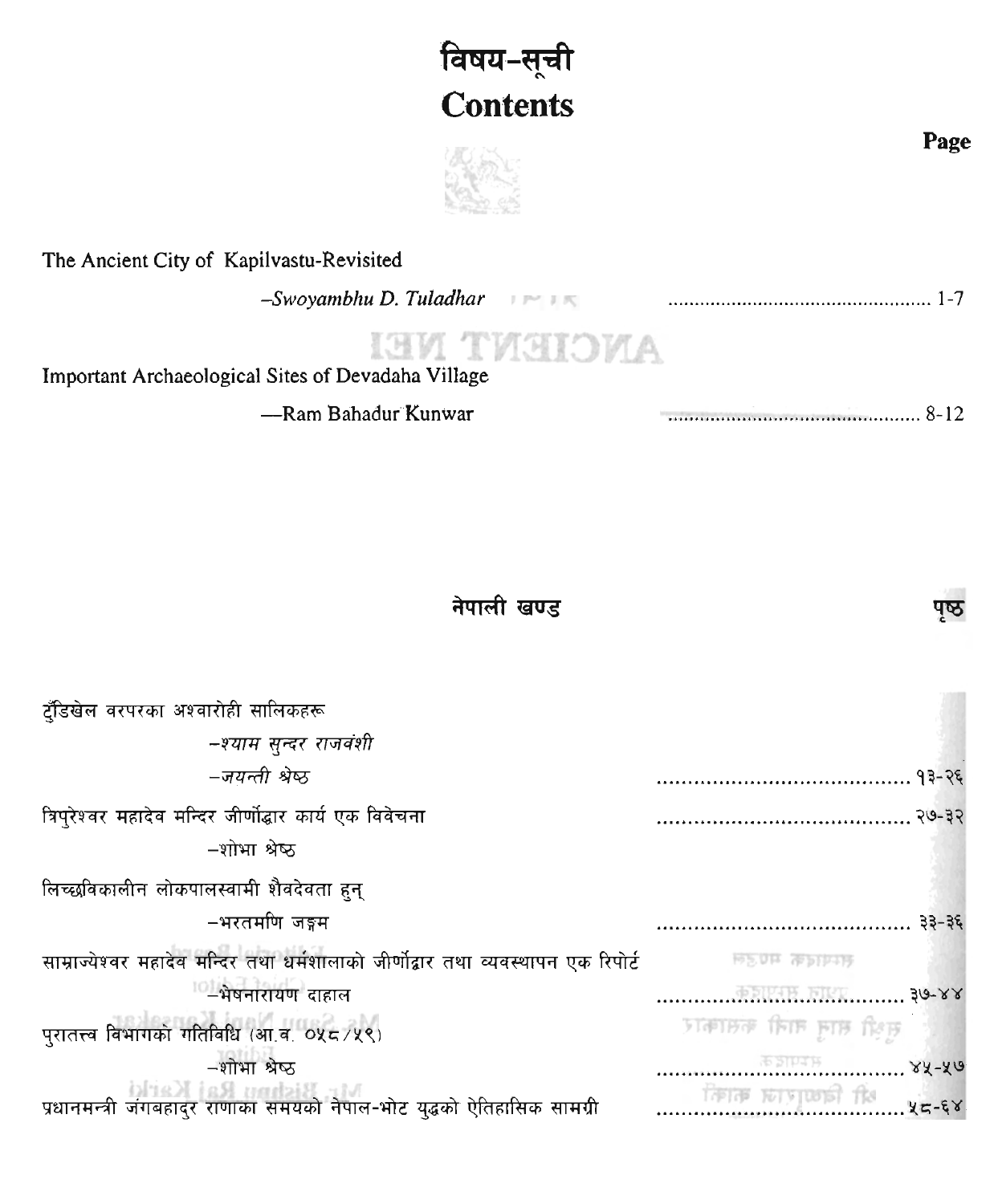

**F. X0/-** Price Rs. *501-*